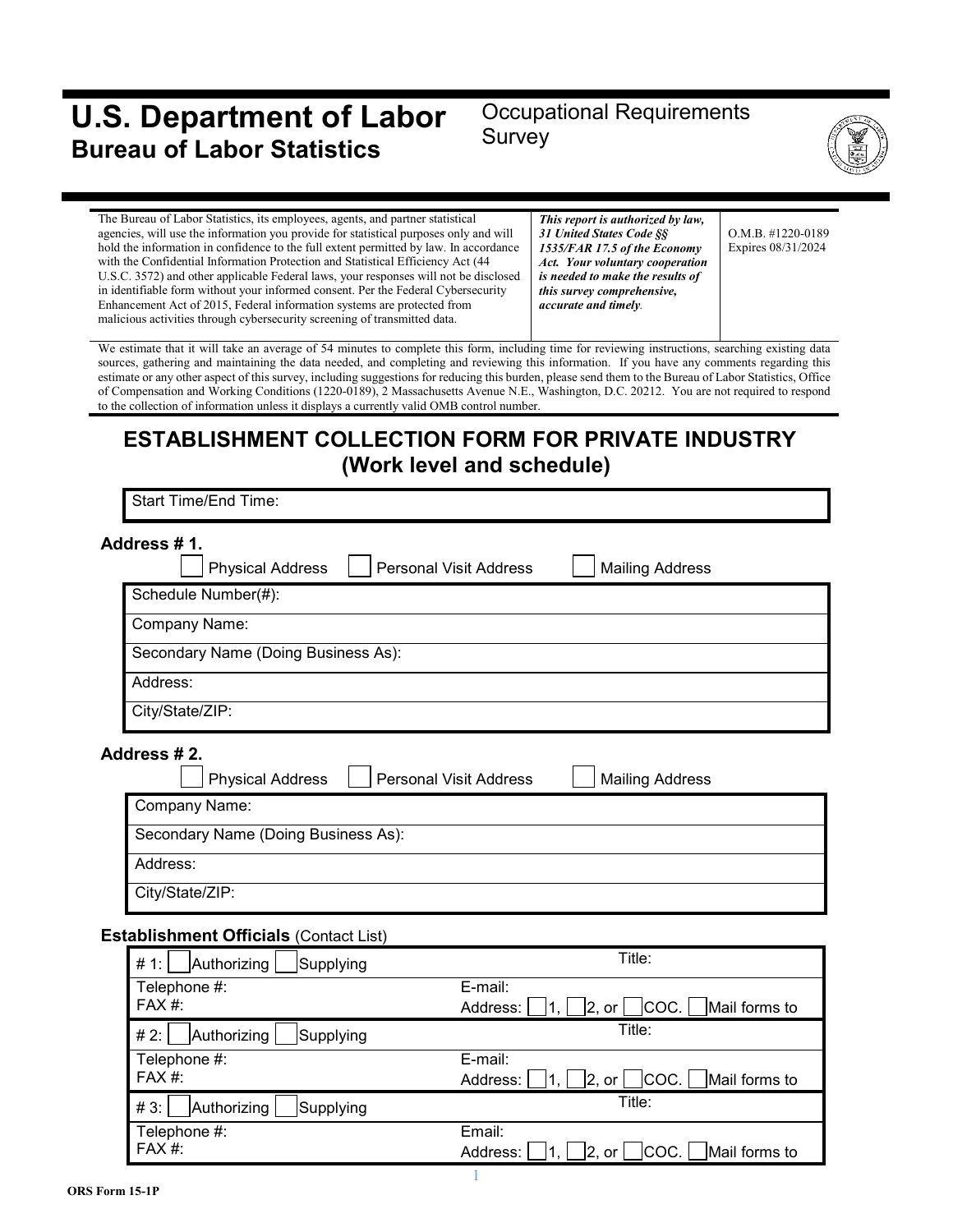# **Central Office Clearance** (Complete if clearance and/or data obtained from this source)

| Schedule (data) obtained:  <br>Clearance obtained: |
|----------------------------------------------------|
| Company Name:                                      |
| Address:                                           |
| City/State/ZIP:                                    |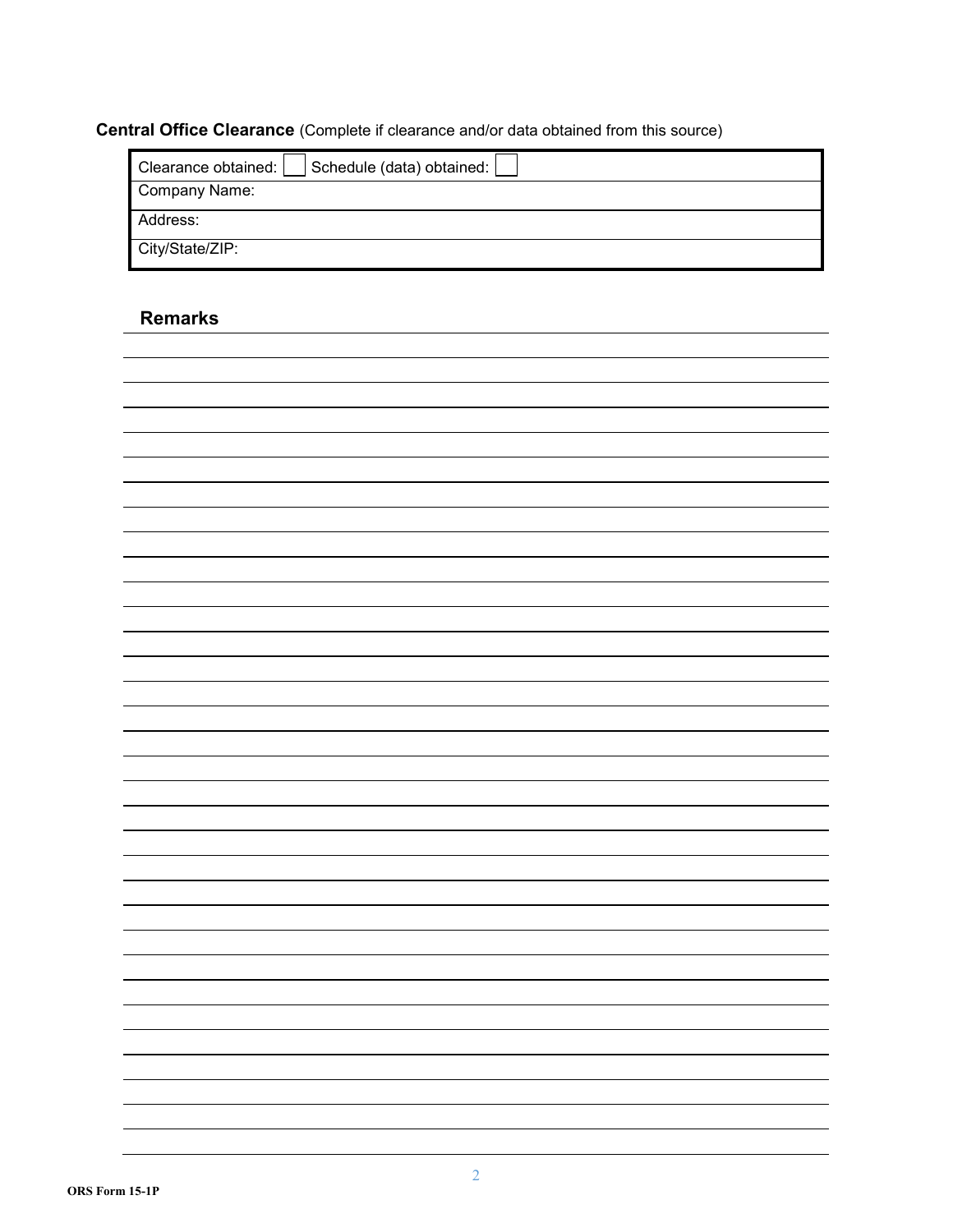### **COMPANY DATA**

| <b>Establishment Information (current data)</b> | Schedule #:              |  |
|-------------------------------------------------|--------------------------|--|
| State:                                          | <b>Sample Number:</b>    |  |
| <b>Assigned Employment:</b>                     | <b>Total Employment:</b> |  |
| <b>NAICS:</b>                                   |                          |  |
| <b>Establishment Description:</b>               |                          |  |
| <b>Product Description:</b>                     |                          |  |

#### **Collection Information**

| - -        | Collection:     |
|------------|-----------------|
| Economist: | 0t              |
| -ield      | Method          |
| Collection | Reference Date: |
| Date:      | Pavroll         |

#### **Respondent waived confidentiality Data obtained electronically**

**Document obtained** (Secondary data source)

| Wr<br>Yes<br>.No<br>mission.<br>aler. | ∩fficial:<br>ıtle<br>anc<br>οt<br>Nа.<br>пе             |
|---------------------------------------|---------------------------------------------------------|
| ermission<br>Ωt<br>⊡≏' ⊺              | No<br>RO.<br>Yes<br>⊦on<br><b>ALSSIOP</b><br>tile<br>at |

#### **Status (IDC Wage)**

| <b>Establishment Status:</b> | <b>Remarks:</b> |
|------------------------------|-----------------|
| Usable                       |                 |
| Refusal                      |                 |
| Out of business              |                 |
| Out of scope                 |                 |
| No matching jobs             |                 |
| Duplicate                    |                 |

#### **SMG Notification**

| Reason:                               | <b>Remarks:</b> |
|---------------------------------------|-----------------|
| Ownership/NAICS change                |                 |
| Part of assigned unit                 |                 |
| Collected unit larger than assigned   |                 |
| Employment +/- 20% of assigned        |                 |
| Employment up - business fluctuations |                 |
| Sampled employment wrong              |                 |
| SMG chose establishment subsample     |                 |
| Overlap (set by system)               |                 |
| Other discrepancy                     |                 |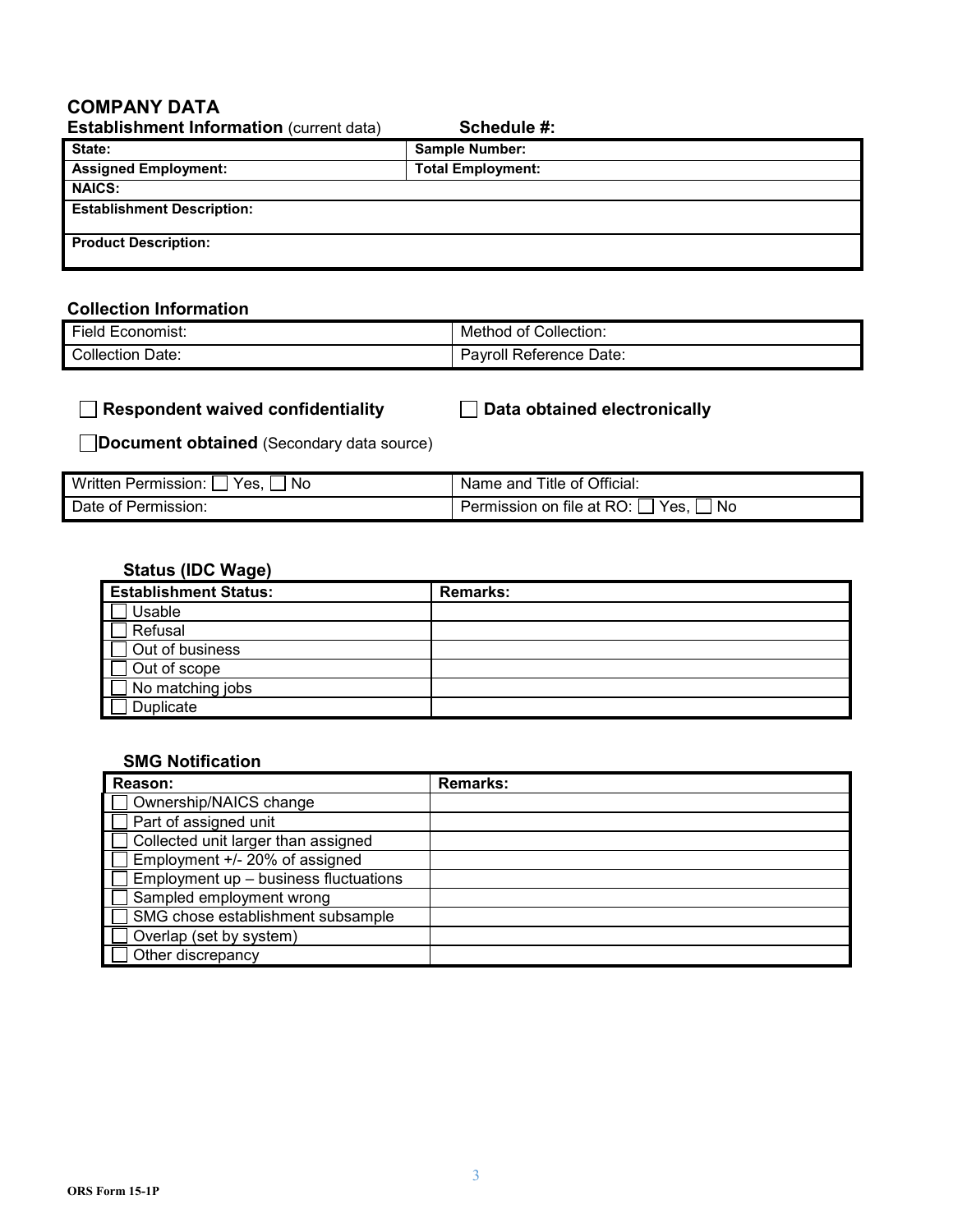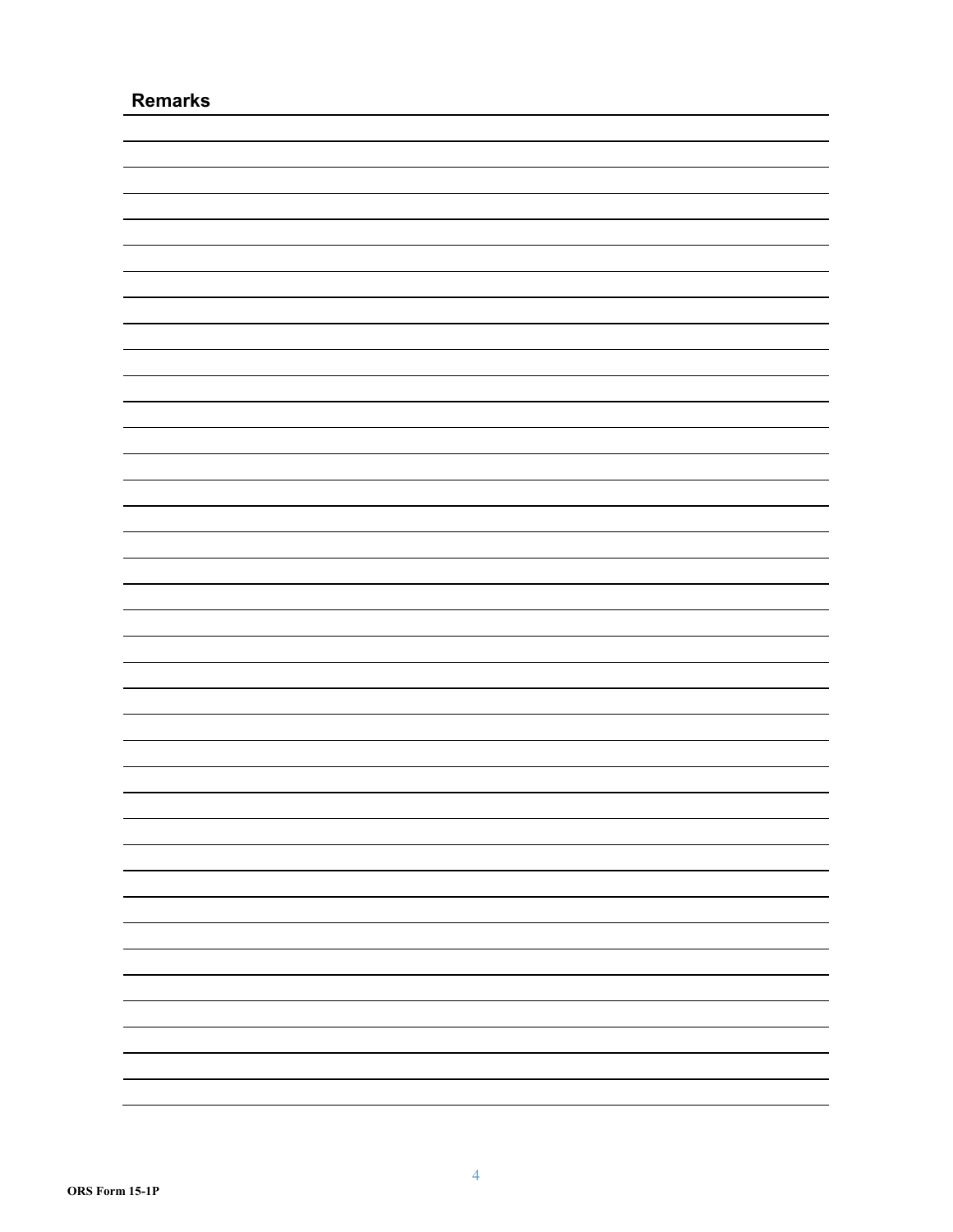# **OCCUPATIONAL REQUIREMENTS SURVEY - Leveling Schedule Number:**

| Occupation:<br>Quote:     |                          |
|---------------------------|--------------------------|
| Establishment Grade:      | SOC:                     |
| Establishment Rate Range: | Establishment Job Title: |

|  | Non-supervisory□ Lead□ Supervisory□ |
|--|-------------------------------------|
|--|-------------------------------------|

| <b>Factor</b>               | Level | Education, experience, other comments |
|-----------------------------|-------|---------------------------------------|
| <b>KNOWLEDGE</b>            |       |                                       |
|                             |       |                                       |
| JOB CONTROLS AND            |       |                                       |
| <b>COMPLEXITY</b>           |       |                                       |
| <b>CONTACTS</b>             |       |                                       |
|                             |       |                                       |
| <b>PHYSICAL ENVIRONMENT</b> |       |                                       |
|                             |       |                                       |

| - |  |
|---|--|
|   |  |
|   |  |
|   |  |
|   |  |
|   |  |
|   |  |
|   |  |
|   |  |
|   |  |
|   |  |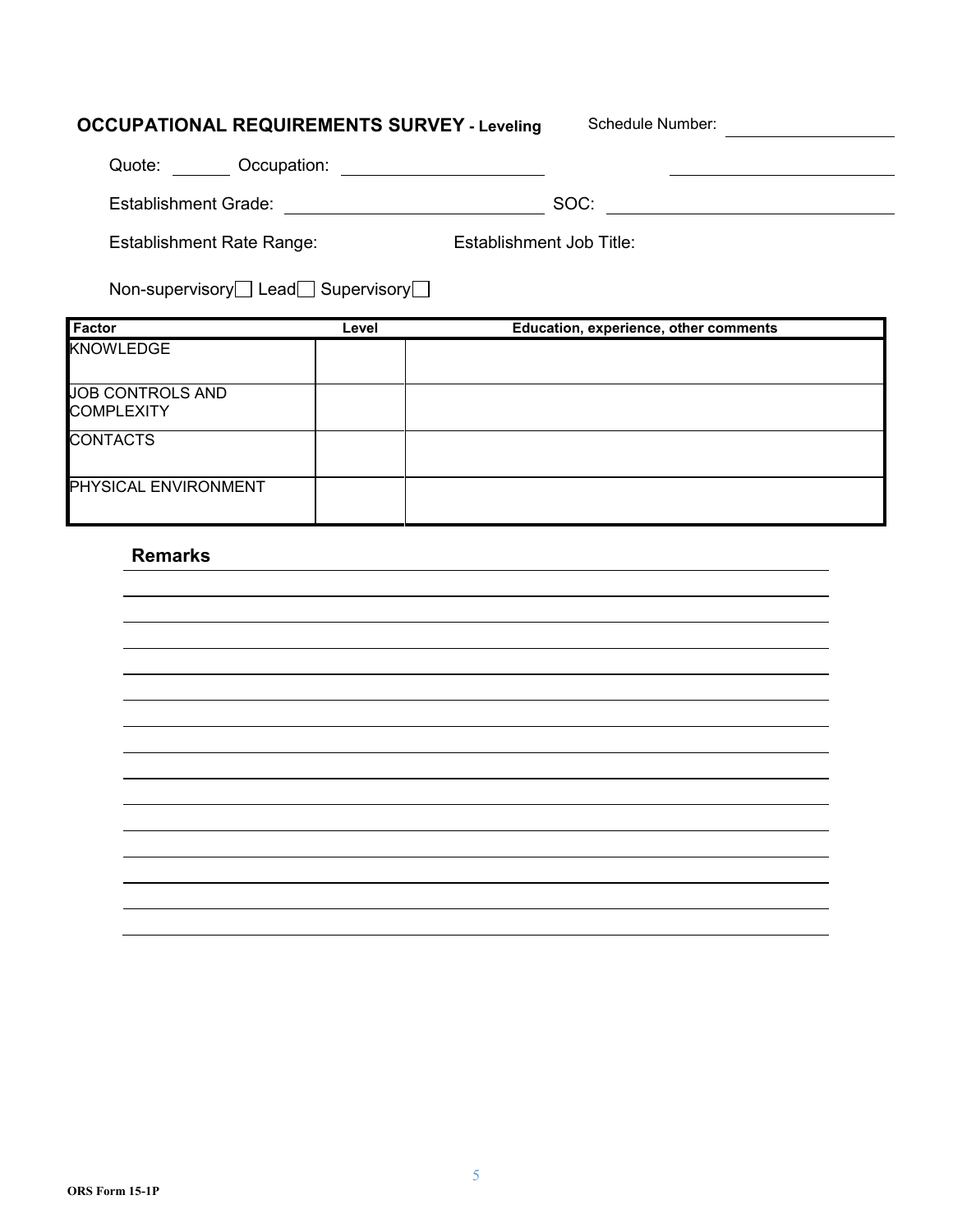| <b>OCCUPATIONAL REQUIREMENTS SURVEY - Leveling</b> |       | Schedule Number:                      |  |
|----------------------------------------------------|-------|---------------------------------------|--|
| Quote: Occupation:                                 |       |                                       |  |
| <b>Establishment Grade:</b>                        |       | SOC:                                  |  |
| <b>Establishment Rate Range:</b>                   |       | Establishment Job Title:              |  |
|                                                    |       |                                       |  |
| Non-supervisory□ Lead□ Supervisory□                |       |                                       |  |
| Factor                                             | Level | Education, experience, other comments |  |
| <b>KNOWLEDGE</b>                                   |       |                                       |  |
| <b>JOB CONTROLS AND</b><br><b>COMPLEXITY</b>       |       |                                       |  |

PHYSICAL ENVIRONMENT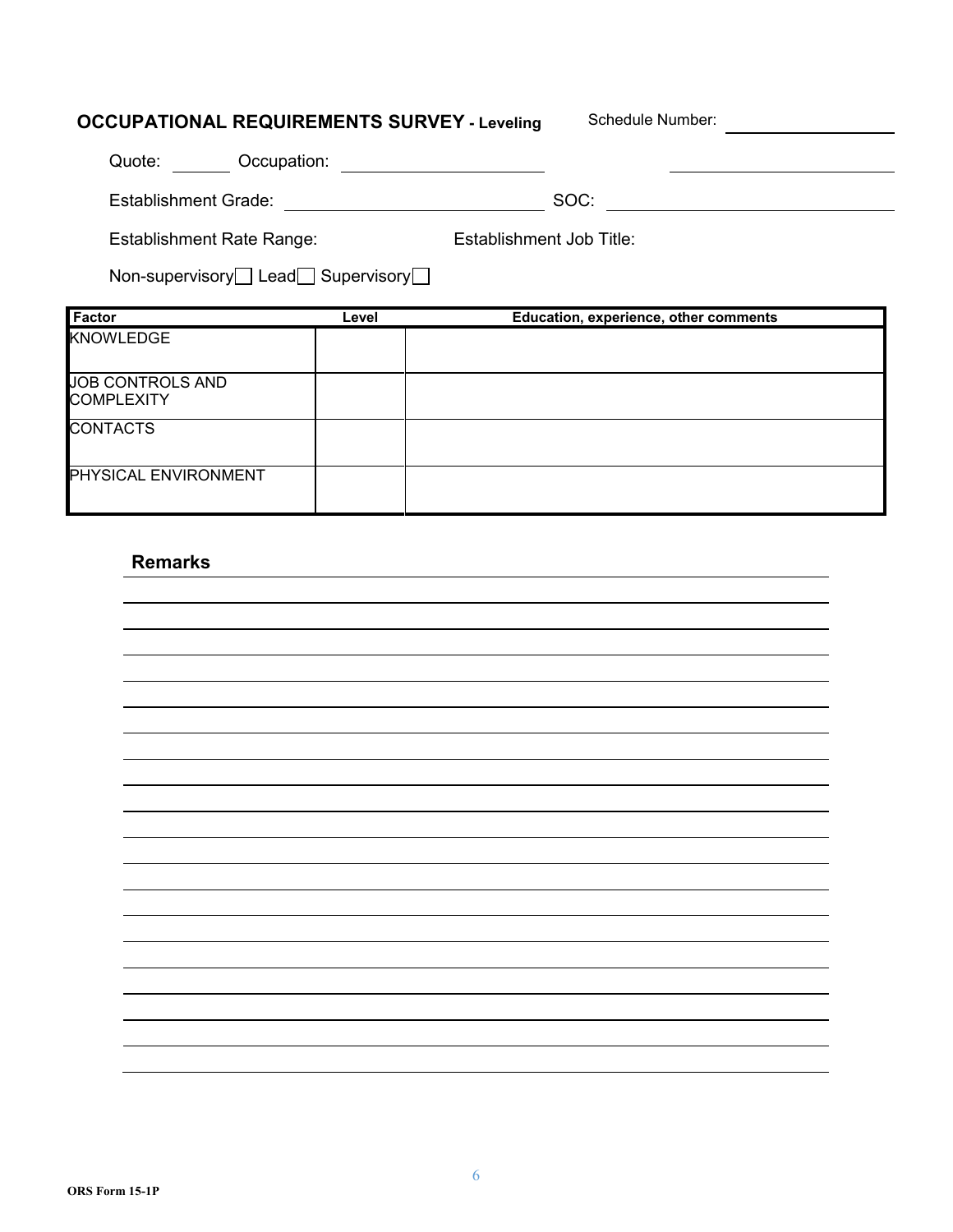| <b>OCCUPATIONAL REQUIREMENTS SURVEY - Leveling</b> |       | Schedule Number:                      |  |
|----------------------------------------------------|-------|---------------------------------------|--|
| Quote: Occupation:                                 |       |                                       |  |
| Establishment Grade:                               |       | SOC:                                  |  |
| <b>Establishment Rate Range:</b>                   |       | Establishment Job Title:              |  |
| Non-supervisory Lead Supervisory                   |       |                                       |  |
|                                                    |       |                                       |  |
| Factor                                             | Level | Education, experience, other comments |  |
| <b>KNOWLEDGE</b>                                   |       |                                       |  |
| <b>JOB CONTROLS AND</b><br><b>COMPLEXITY</b>       |       |                                       |  |
| <b>CONTACTS</b>                                    |       |                                       |  |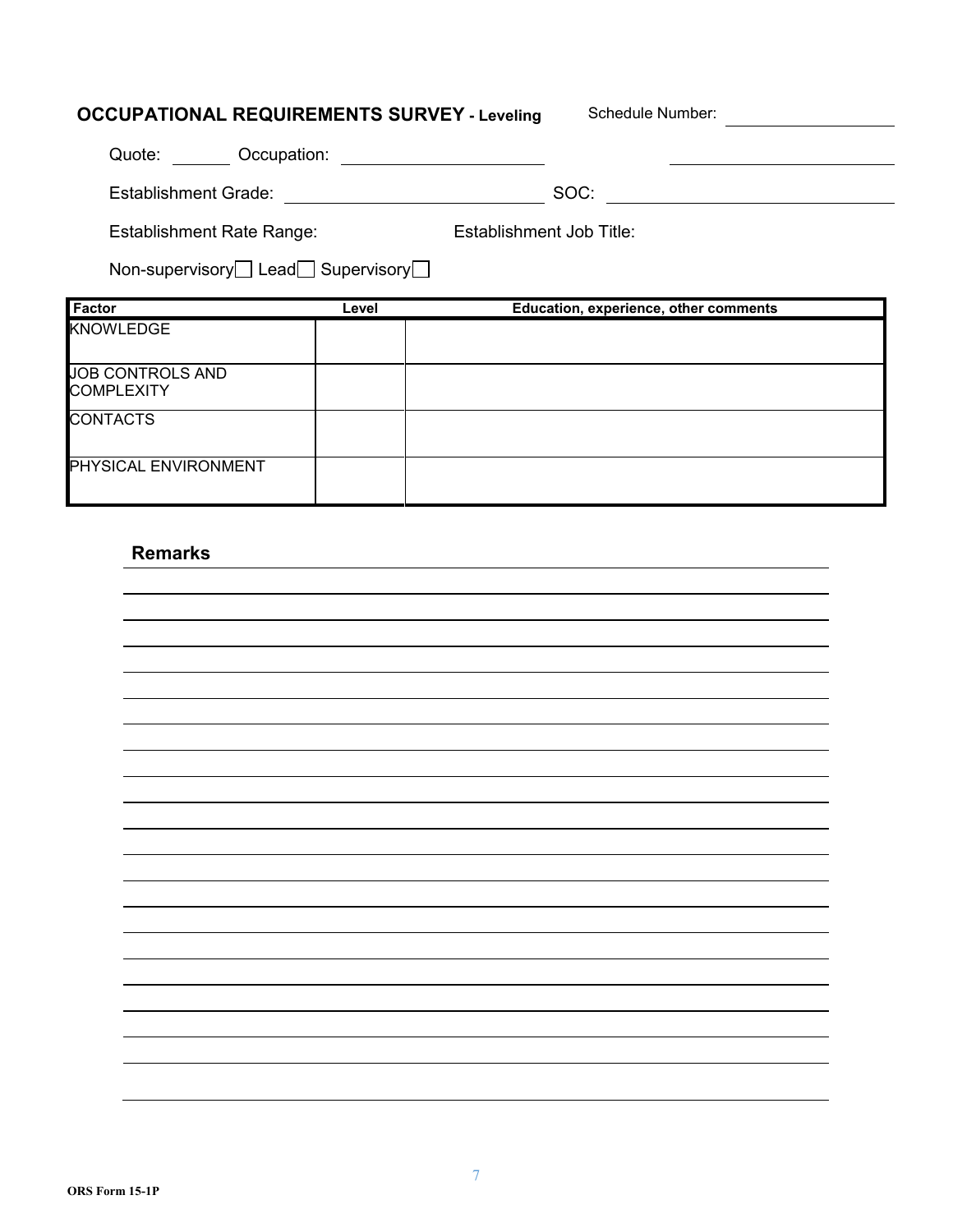| <b>OCCUPATIONAL REQUIREMENTS SURVEY - Leveling</b> |       |                                 | Schedule Number:                      |
|----------------------------------------------------|-------|---------------------------------|---------------------------------------|
| Quote: Occupation:                                 |       |                                 |                                       |
| Establishment Grade:                               |       |                                 | SOC:                                  |
| Establishment Rate Range:                          |       | <b>Establishment Job Title:</b> |                                       |
| Non-supervisory Lead Supervisory                   |       |                                 |                                       |
|                                                    |       |                                 |                                       |
| <b>Factor</b>                                      | Level |                                 | Education, experience, other comments |
| <b>KNOWLEDGE</b>                                   |       |                                 |                                       |
| <b>JOB CONTROLS AND</b><br><b>COMPLEXITY</b>       |       |                                 |                                       |
| <b>CONTACTS</b>                                    |       |                                 |                                       |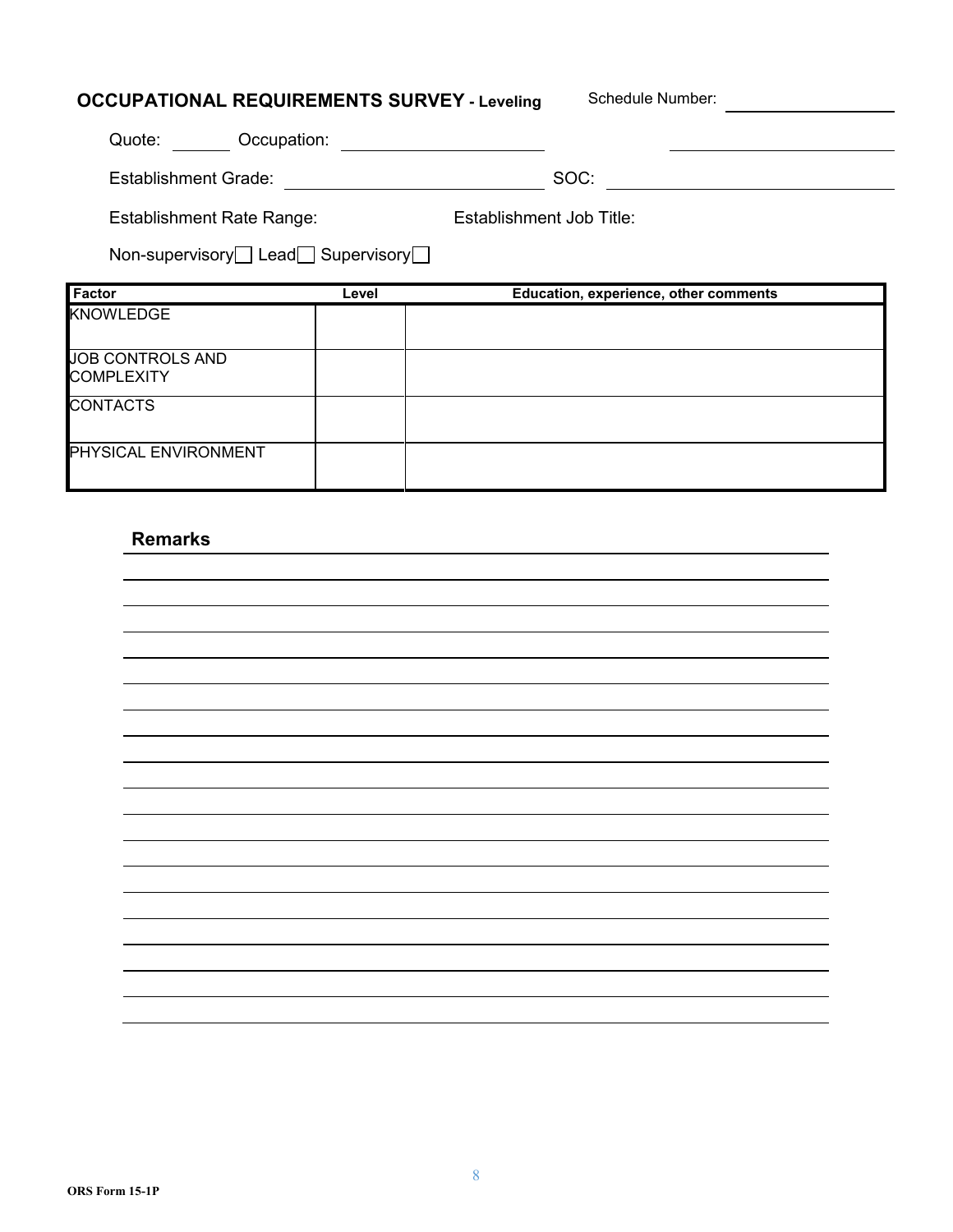| <b>OCCUPATIONAL REQUIREMENTS SURVEY - Leveling</b> |       | Schedule Number:                      |
|----------------------------------------------------|-------|---------------------------------------|
| Quote: Occupation:                                 |       |                                       |
| Establishment Grade:                               |       | SOC:                                  |
| <b>Establishment Rate Range:</b>                   |       | Establishment Job Title:              |
| Non-supervisory Lead Supervisory                   |       |                                       |
| Factor                                             | Level | Education, experience, other comments |
| <b>KNOWLEDGE</b>                                   |       |                                       |
| <b>JOB CONTROLS AND</b>                            |       |                                       |
| <b>COMPLEXITY</b>                                  |       |                                       |
| <b>CONTACTS</b>                                    |       |                                       |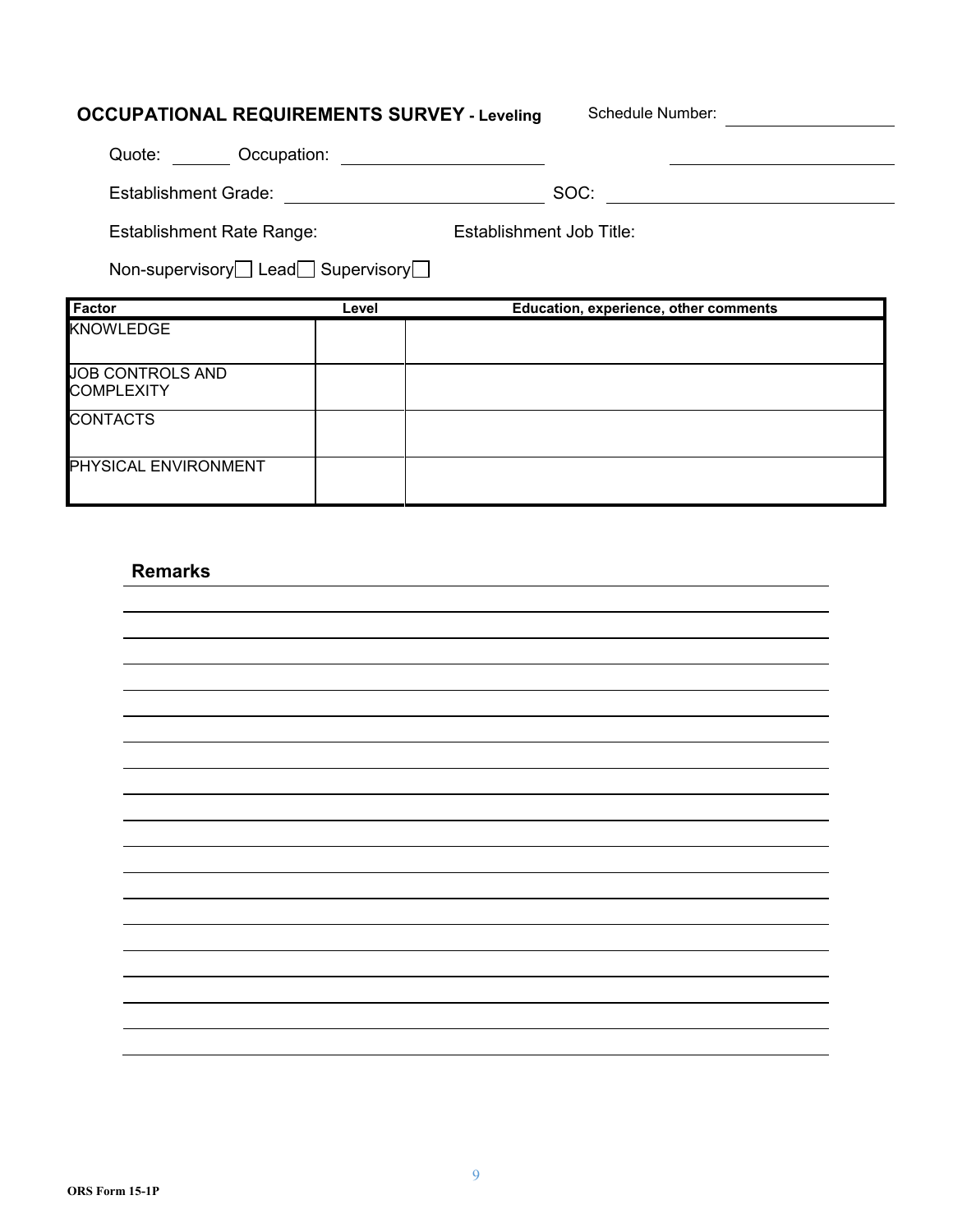| <b>OCCUPATIONAL REQUIREMENTS SURVEY - Leveling</b>    |       | Schedule Number:                      |  |
|-------------------------------------------------------|-------|---------------------------------------|--|
| Quote: Occupation:                                    |       |                                       |  |
| Establishment Grade:                                  |       | SOC:                                  |  |
| <b>Establishment Rate Range:</b>                      |       | Establishment Job Title:              |  |
| Non-supervisory $\Box$ Lead $\Box$ Supervisory $\Box$ |       |                                       |  |
|                                                       |       |                                       |  |
| Factor                                                | Level | Education, experience, other comments |  |
| <b>KNOWLEDGE</b>                                      |       |                                       |  |
| <b>JOB CONTROLS AND</b><br><b>COMPLEXITY</b>          |       |                                       |  |
| <b>CONTACTS</b>                                       |       |                                       |  |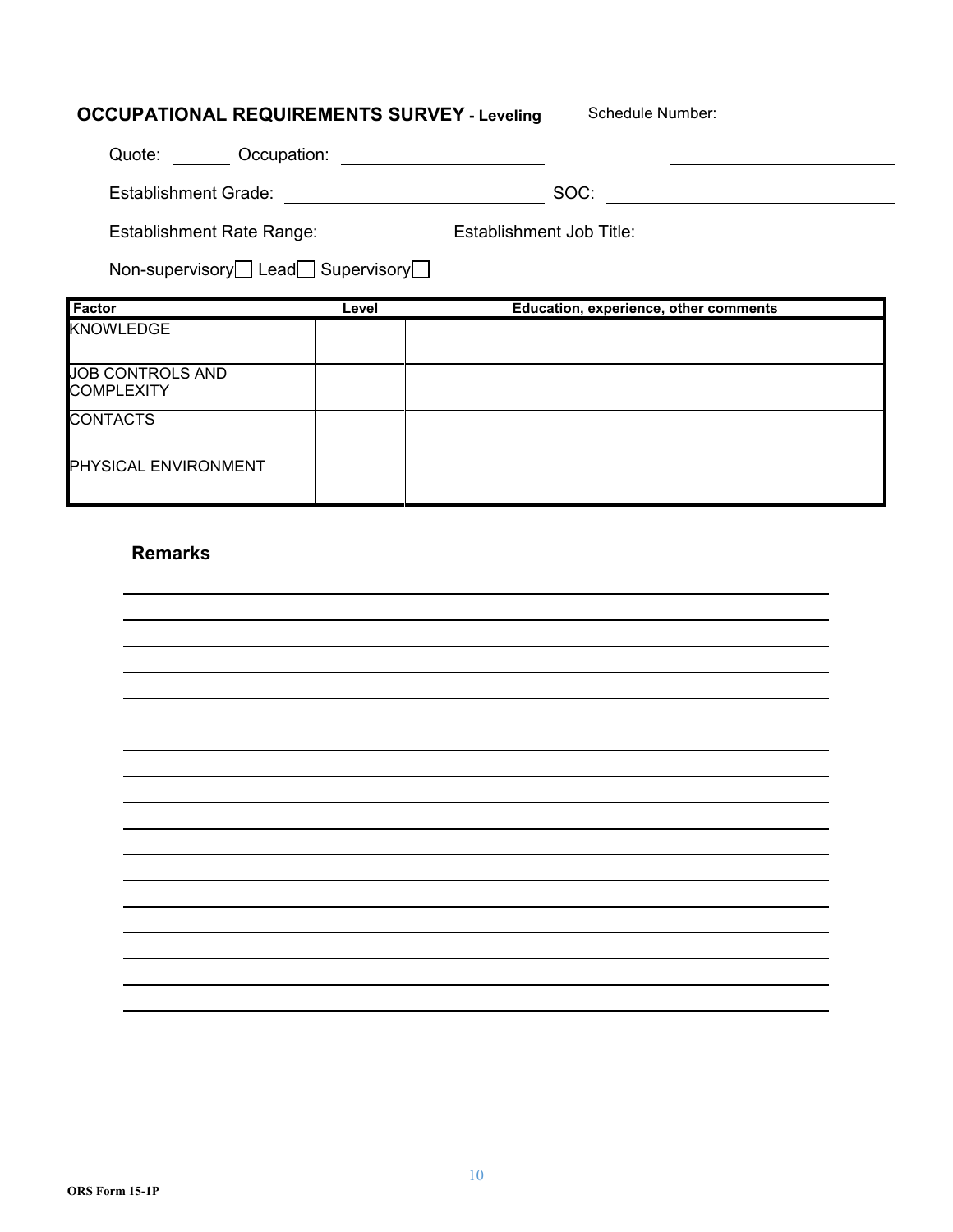| <b>OCCUPATIONAL REQUIREMENTS SURVEY - Leveling</b>    |       | Schedule Number:                      |
|-------------------------------------------------------|-------|---------------------------------------|
| Quote: Occupation:                                    |       |                                       |
| <b>Establishment Grade:</b>                           |       | SOC:                                  |
| <b>Establishment Rate Range:</b>                      |       | Establishment Job Title:              |
| Non-supervisory $\Box$ Lead $\Box$ Supervisory $\Box$ |       |                                       |
| <b>Factor</b>                                         |       |                                       |
|                                                       | Level | Education, experience, other comments |
| KNOWLEDGE                                             |       |                                       |
| <b>JOB CONTROLS AND</b><br><b>COMPLEXITY</b>          |       |                                       |
| <b>CONTACTS</b>                                       |       |                                       |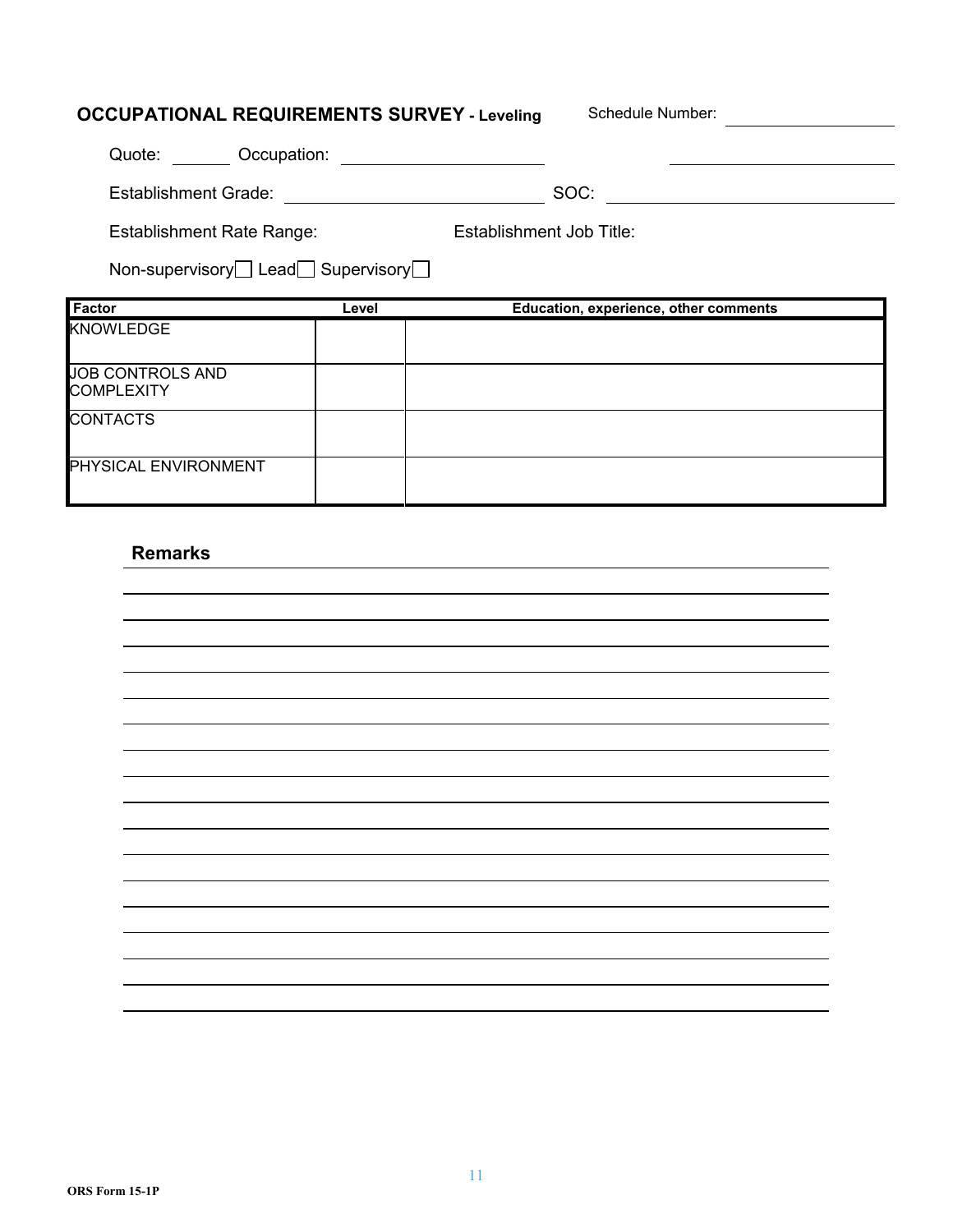| <b>OCCUPATIONAL REQUIREMENTS SURVEY - Leveling</b>    |       | Schedule Number:                      |  |
|-------------------------------------------------------|-------|---------------------------------------|--|
| Quote: Occupation:                                    |       |                                       |  |
| Establishment Grade:                                  |       | SOC:                                  |  |
| <b>Establishment Rate Range:</b>                      |       | Establishment Job Title:              |  |
| Non-supervisory $\Box$ Lead $\Box$ Supervisory $\Box$ |       |                                       |  |
|                                                       |       |                                       |  |
| Factor                                                | Level | Education, experience, other comments |  |
| <b>KNOWLEDGE</b>                                      |       |                                       |  |
| <b>JOB CONTROLS AND</b><br><b>COMPLEXITY</b>          |       |                                       |  |
| <b>CONTRACTS</b>                                      |       |                                       |  |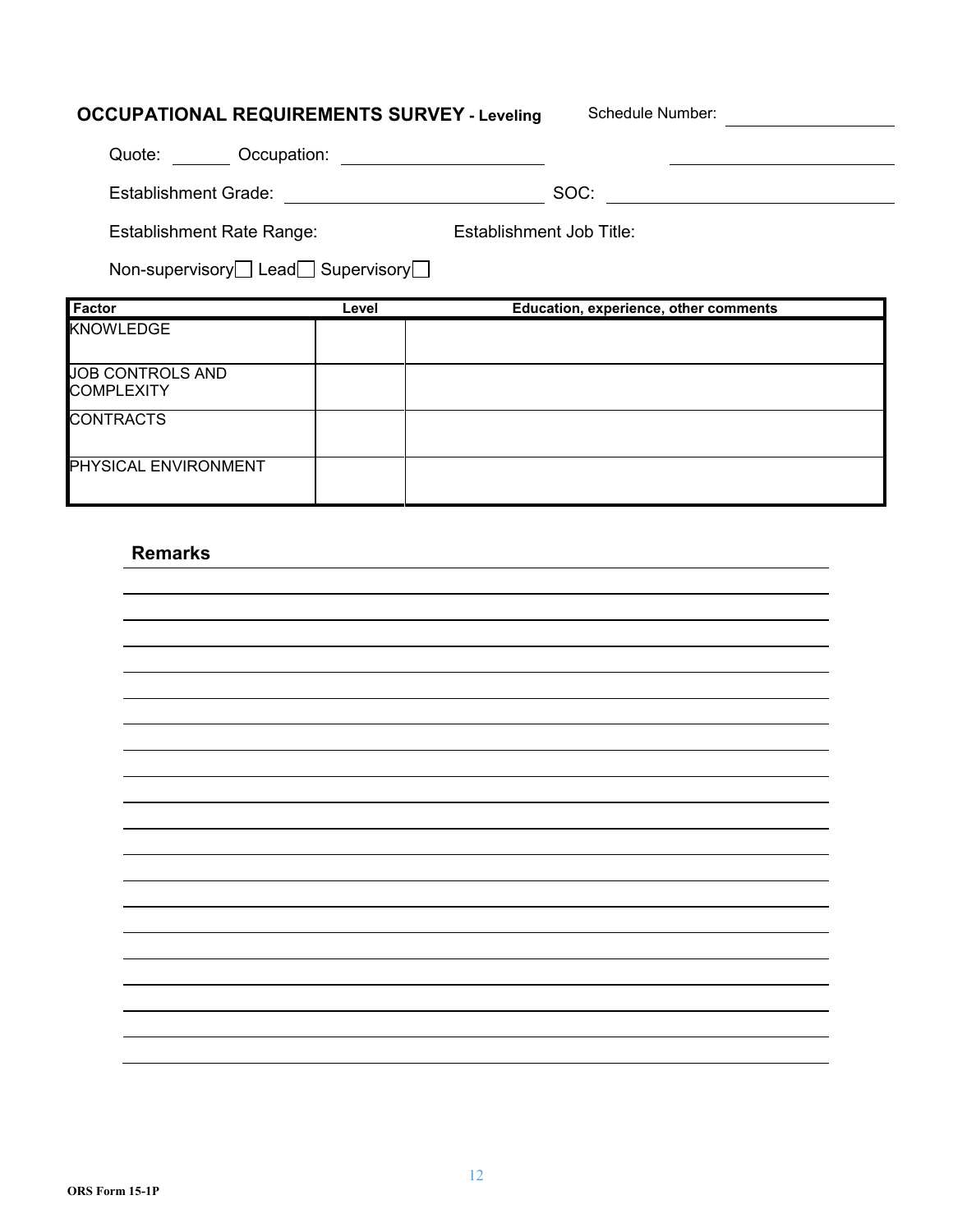#### **OCCUPATIONAL REQUIREMENTS SURVEY – Base Leveling Supervisor**

Schedule Number:

| <b>Supervisor</b> |                                  |               |                         |                          |  |
|-------------------|----------------------------------|---------------|-------------------------|--------------------------|--|
| 1 <sup>st</sup>   | $2^{nd} \square$                 | $3^{rd} \Box$ | Line Supervisor/Manager |                          |  |
|                   | Quote:                           | Occupation:   |                         |                          |  |
|                   | <b>Establishment Grade:</b>      |               |                         | SOC:                     |  |
|                   | <b>Establishment Rate Range:</b> |               |                         | Establishment Job Title: |  |

Highest Level Non-Supervisory Subordinate Position \_\_\_\_\_\_\_\_\_\_\_\_\_\_\_\_\_\_\_\_\_\_\_\_\_\_\_\_\_\_

| <b>Factor</b>                         | Level | Education, experience, other comments |
|---------------------------------------|-------|---------------------------------------|
| <b>KNOWLEDGE</b>                      |       |                                       |
| JOB CONTROLS AND<br><b>COMPLEXITY</b> |       |                                       |
| <b>CONTACTS</b>                       |       |                                       |
| PHYSICAL ENVIRONMENT                  |       |                                       |

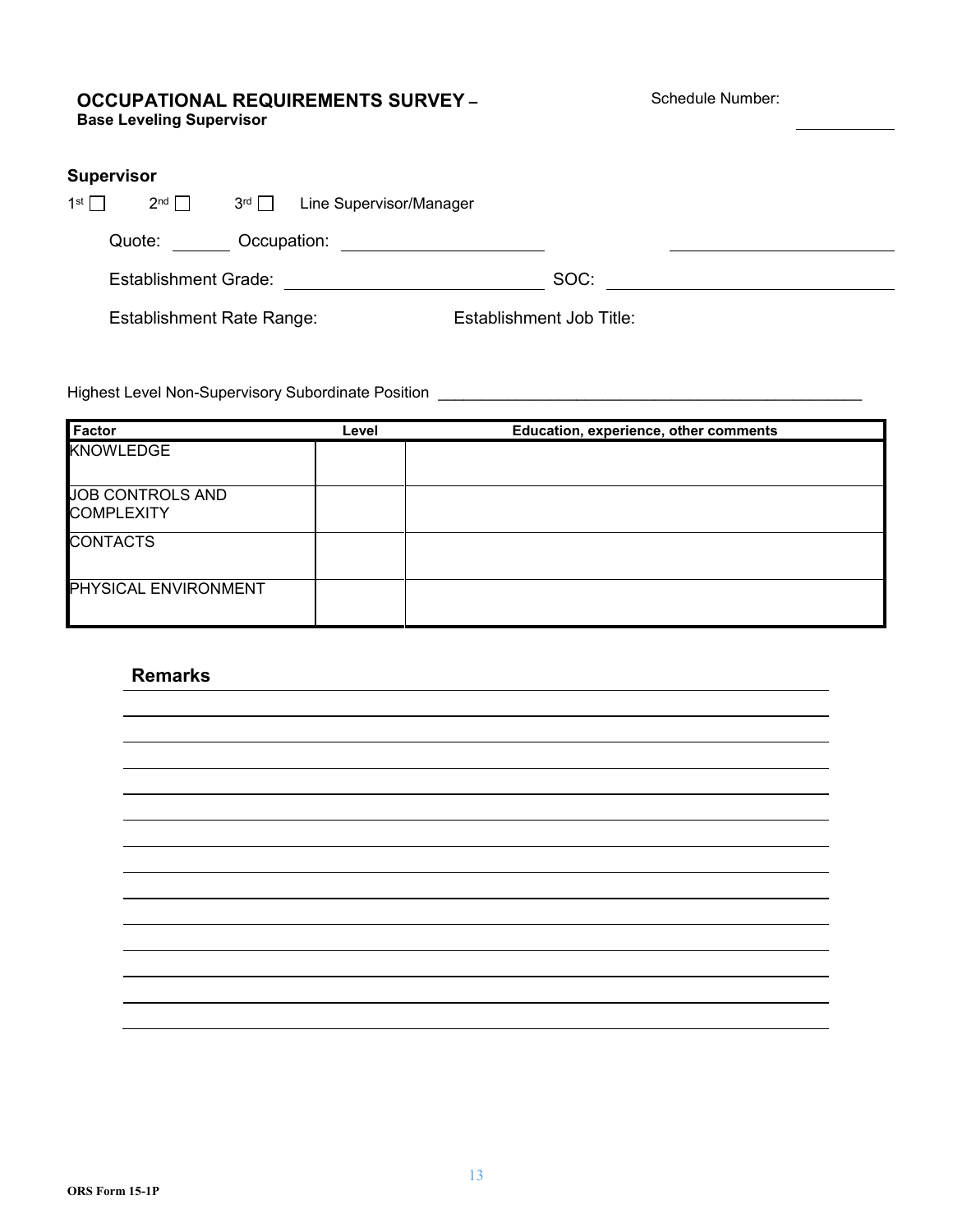# **OCCUPATIONAL REQUIREMENTS SURVEY –**

Schedule Number:

**Leveling on Duties and Responsibilities of Supervisor**

| Supervisor |  |  |  |  |
|------------|--|--|--|--|
|            |  |  |  |  |

| 1st $\Box$ | $2^{nd}$                    | 3 <sup>rd</sup> | Line Supervisor/Manager |      |  |
|------------|-----------------------------|-----------------|-------------------------|------|--|
|            | Quote:                      | Occupation:     |                         |      |  |
|            | <b>Establishment Grade:</b> |                 |                         | SOC: |  |

Establishment Rate Range: Establishment Job Title:

| <b>Factor</b>                         | Level | Education, experience, other comments |
|---------------------------------------|-------|---------------------------------------|
| <b>KNOWLEDGE</b>                      |       |                                       |
| JOB CONTROLS AND<br><b>COMPLEXITY</b> |       |                                       |
| <b>CONTACTS</b>                       |       |                                       |
| PHYSICAL ENVIRONMENT                  |       |                                       |

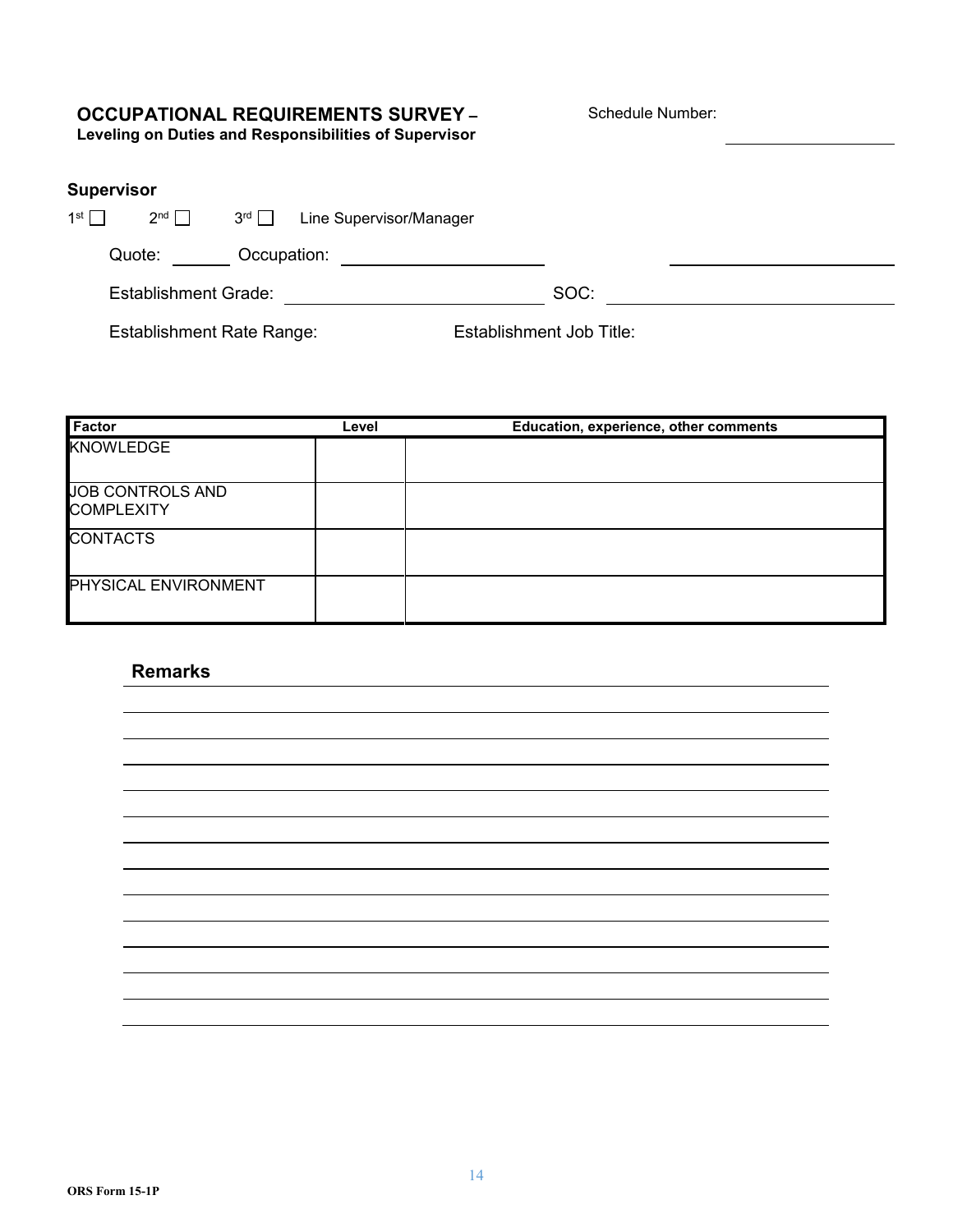#### **OCCUPATIONAL REQUIREMENTS SURVEY – Leveling Summary Schedule Number: Constant Constant Constant Constant Constant Constant Constant Constant Constant Constant Constant Constant Constant Constant Constant Constant Constant Constant Constant Constant Con**

| <b>Leveling Factors</b> | <b>QUOTE 1</b> | <b>QUOTE 2</b> | QUOTE 3 | <b>QUOTE 4</b> | QUOTE 5 | QUOTE 6 | <b>QUOTE 7</b> | <b>QUOTE 8</b> |
|-------------------------|----------------|----------------|---------|----------------|---------|---------|----------------|----------------|
|                         |                |                |         |                |         |         |                |                |
| KNOWLEDGE               |                |                |         |                |         |         |                |                |
|                         |                |                |         |                |         |         |                |                |
|                         |                |                |         |                |         |         |                |                |
| JOB CONTROLS AND        |                |                |         |                |         |         |                |                |
| <b>COMPLEXITY</b>       |                |                |         |                |         |         |                |                |
|                         |                |                |         |                |         |         |                |                |
| <b>CONTACTS</b>         |                |                |         |                |         |         |                |                |
|                         |                |                |         |                |         |         |                |                |
|                         |                |                |         |                |         |         |                |                |
| PHYSICAL ENVIRONMENT    |                |                |         |                |         |         |                |                |
|                         |                |                |         |                |         |         |                |                |
|                         |                |                |         |                |         |         |                |                |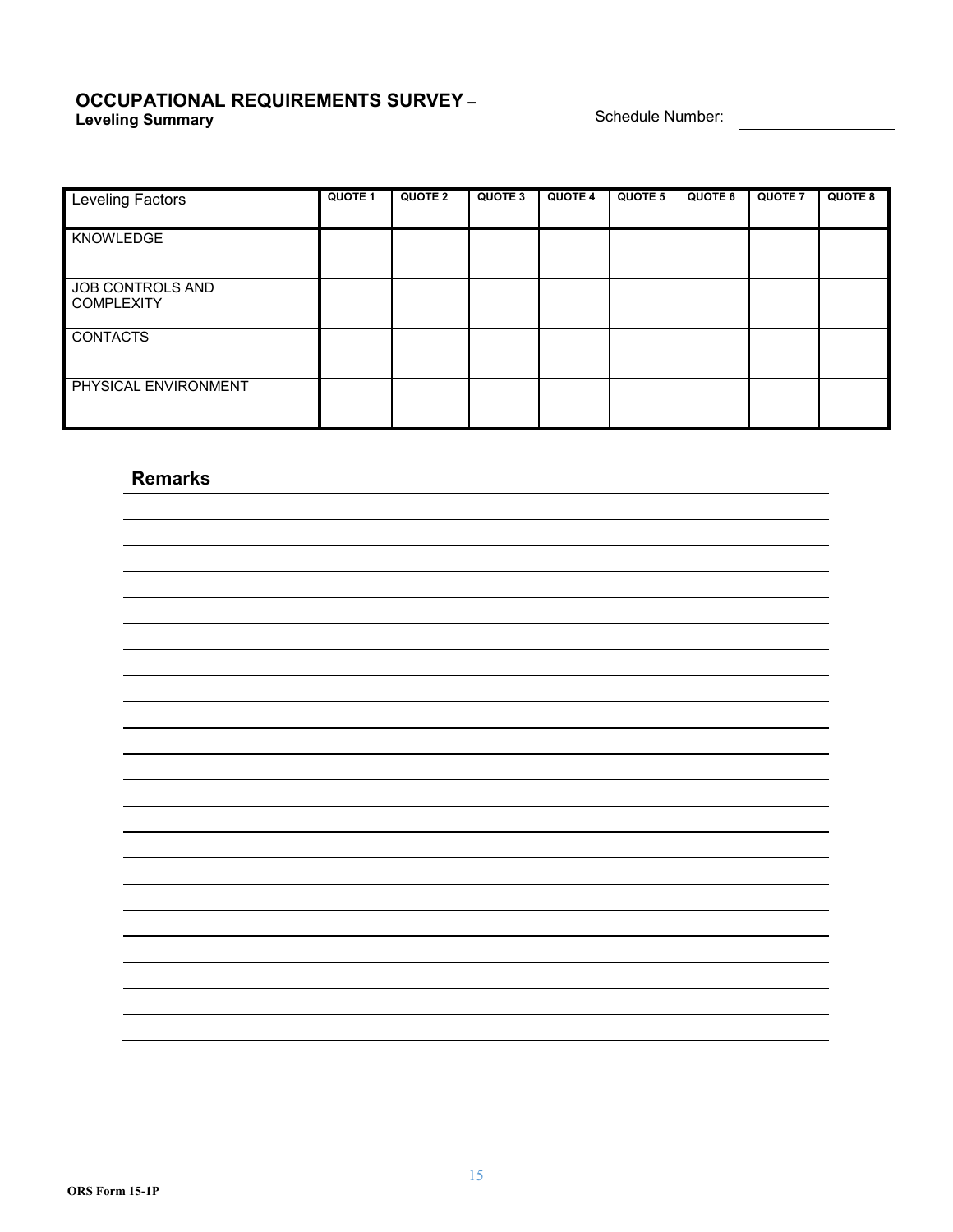#### **OCCUPATIONAL REQUIREMENTS SURVEY - Work Schedule**

Schedule Number:

| Quote # | Work Schedule # | Description/occupation | Hours/day | Hours/week | Weeks/year | Type |
|---------|-----------------|------------------------|-----------|------------|------------|------|
|         |                 |                        |           |            |            |      |
|         |                 |                        |           |            |            |      |
|         |                 |                        |           |            |            |      |
|         |                 |                        |           |            |            |      |
|         |                 |                        |           |            |            |      |
|         |                 |                        |           |            |            |      |
|         |                 |                        |           |            |            |      |
|         |                 |                        |           |            |            |      |
|         |                 |                        |           |            |            |      |

For "Work Schedule #" note also if Alternate work schedule (Only needed for index schedules)